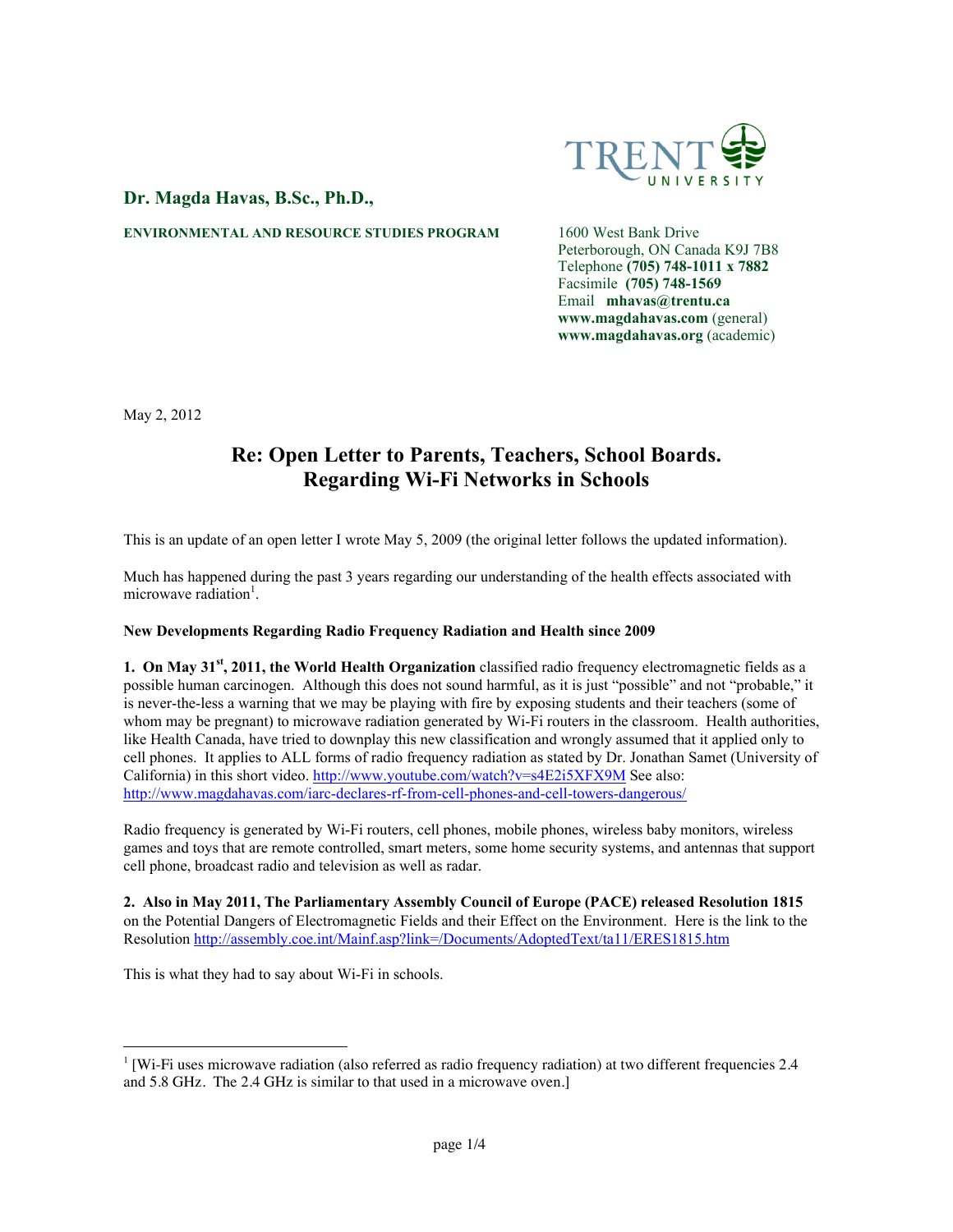*8.3.2. for children in general, and particularly in schools and classrooms, give preference to wired Internet connections, and strictly regulate the use of mobile phones by schoolchildren on school premises;*

**3.** A subcommittee of the **WHO held a meeting in Geneva on May 13, 2011** to discuss multiple chemical sensitivity and electrohypersensitivity (EHS) and placing these two illnesses on the WHO's International Classification of Diseases (ICD).

Electrohypersensitivity, refers to an adverse physiological reaction experienced by some individuals when they are exposed to electromagnetic fields and/or radiation. Symptoms include chronic pain, chronic fatigue, difficulty sleeping, cognitive dysfunction, mood disorders, dizziness, nausea, tinnitus, skin disorders etc. EHS is not yet officially recognized in Canada although physicians and some medical centres are diagnosing and treating patients with this illness.

**4. The International Electromagnetic Field Alliance (IEMFA)—**consisting of an international group of scientists—released the **Seletun Statement (Norway) 2010**, which states the following:

*The Scientific Panel recognizes that the body of evidence on EMF requires a new approach to protection of public health; the growth and development of the fetus, and of children; and argues for strong preventative actions. New, biologically-based public exposure standards are urgently needed to protect public health worldwide. http://www.magdahavas.com/international-experts'-perspective-onthe-health-effects-of-electromagnetic-fields-emf-and-electromagnetic-radiation-emr/*

**5. The American Academy of Environmental Medicine** (2012) recently requested a moratorium on smart meters in their position paper on "Electromagnetic and Radiofrequency Fields Effect on Human Health." I would contend that the radiation from Wi-Fi in schools is as high, if not higher than the radiation generated by smart meters. If a moratorium on smart meters is requested that should also apply to deployment of Wi-Fi in schools.

**6. The Austrian Medical Association**, on March 3, 2012, released their guide for diagnosing and treating people who have electrosensitivity. The more we exposed populations to electrosmog the more people are going to become sensitive to this radiation. One of the main recommendations is the reduction of EMF exposure.

**7. The Ontario English Catholic Teacher's Association (OECTA**) prepared a position paper February 2012 regarding the use of WiFi in the workplace. This document is available at *http://www.magdahavas.com/ontarioenglish-catholic-teachers-association-wi-fi-in-the-workplace/* It is an excellent document that all school boards should take seriously.

How many scientific and medical warnings do we need before we begin to practice good electromagnetic hygiene? What if those who believe this radiation is safe . . . are wrong? Who will take responsibility for the increase in neurological disorders and cancers that may develop as well as reproductive problems (microwave radiation affects sperm)? Is the convenience of wireless more important than the health of students and teachers? Most people do not want to live near cell phone towers but they are willing to put similar microwave transmitters inside a school environment?

Wired connects (Ethernet or fibre optics) are the best solution and many schools that are now installing Wi-Fi already have Ethernet ports for internet access.

For those who want more information. I prepared a 25-minute video on Wi-Fi in schools. Please watch it and then decide if the convenience is worth the risk. *http://www.youtube.com/watch?v=6v75sKAUFdc*

Magda Havas, BSc., Ph.D., May 2, 2012.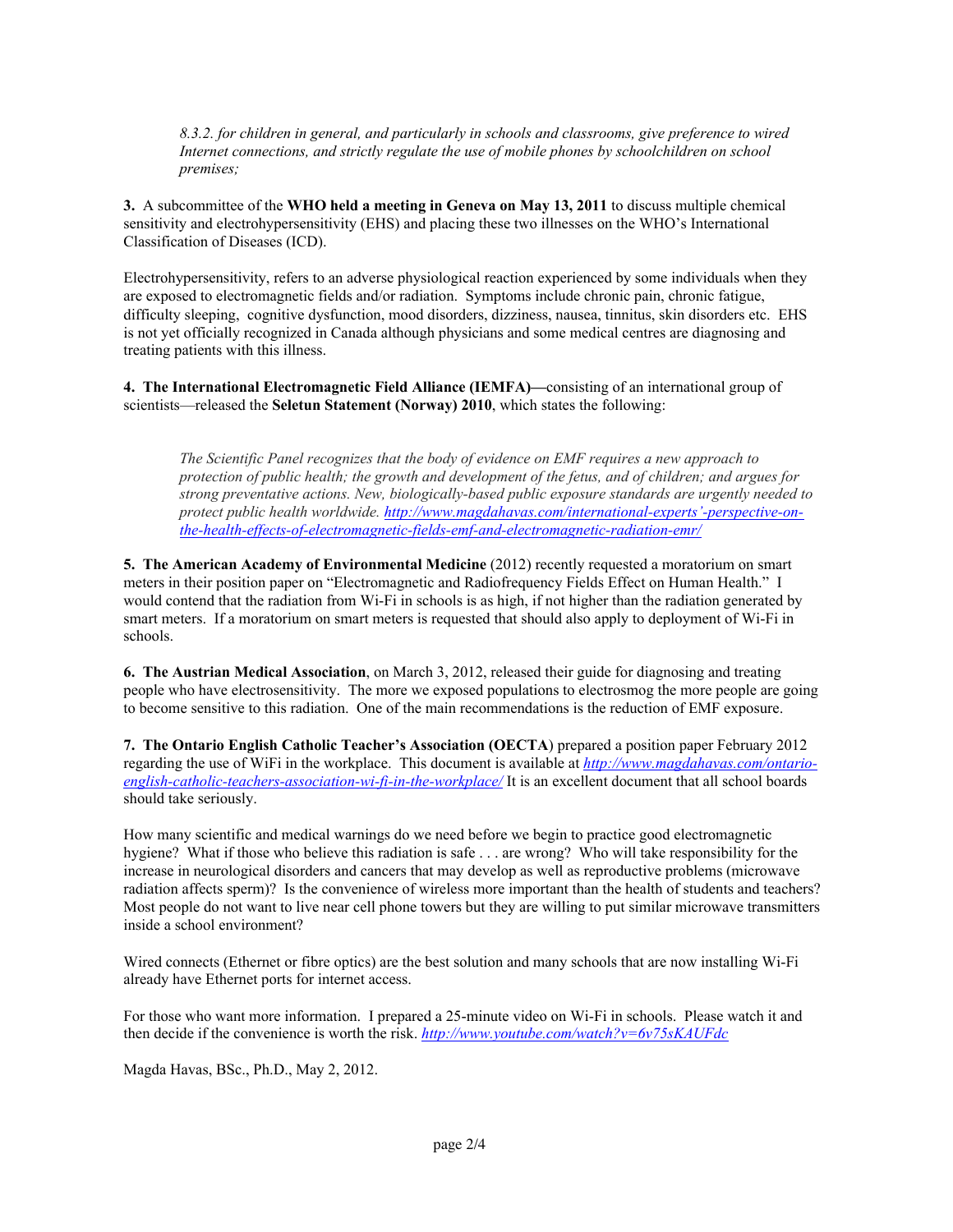#### **Original Open Letter dated: May 5, 2009.**

 $\frac{1}{2}$  ,  $\frac{1}{2}$  ,  $\frac{1}{2}$  ,  $\frac{1}{2}$  ,  $\frac{1}{2}$  ,  $\frac{1}{2}$  ,  $\frac{1}{2}$  ,  $\frac{1}{2}$  ,  $\frac{1}{2}$  ,  $\frac{1}{2}$  ,  $\frac{1}{2}$  ,  $\frac{1}{2}$  ,  $\frac{1}{2}$  ,  $\frac{1}{2}$  ,  $\frac{1}{2}$  ,  $\frac{1}{2}$  ,  $\frac{1}{2}$  ,  $\frac{1}{2}$  ,  $\frac{1$ 

I am a scientist who does research on the health effects of electromagnetic radiation and I am becoming increasingly concerned that a growing number of schools are installing WiFi networks and are making their school grounds available for cell phone antennas.

You will be told by both the federal government (Health Canada and Industry Canada) as well as by the Wi-Fi provider that this technology is **safe** provided that exposures to radio frequency radiation remain below federal guidelines.

You should know that the guidelines we have in Canada protect the public against heating but NOT against biological effects. We have some of the worst guidelines in the world for radio frequency radiation.

This information is **outdated** and **incorrect** based on the growing number of scientific publications that are reporting adverse health and biological effects below our Safety Code 6 guidelines (see www.bioiniative.org) and the growing number of scientific and medical organizations that are asking for stricter guidelines to be enforced.

**For these reasons it is irresponsible to introduce Wi-Fi microwave radiation into a school environment where young children spend hours each day.**

#### **FACT:**

**1. GUIDELINES: Guidelines for microwave radiation (which is what is used in Wi-Fi) range 5 orders of magnitude in countries around the world.** The lowest guidelines are in Salzburg Austria and now in

Liechtenstein. The guideline in these countries is 0.1 microW/cm<sup>2</sup>. See short video (http://videos.nextup.org/SfTv/Liechtenstein/AdoptsTheStandardOf06VmBioInitiative/09112008.html). In

Switzerland the guideline is 1 and in Canada it is 1000 microW/cm<sup>2</sup> !

Why does Canada have guidelines that are so much higher than other countries? Canada's guidelines are based on a short-term (6-minute) heating effect. It is assumed that if this radiation does not heat your tissue it is "safe". This is not correct. Effects are documented at levels well below those that are able to heat body tissue. See attached report: *Analysis of Health and Environmental Effects of Proposed San Francisco Earthlink Wi-FiNetwork* (2007). These biological effects include increased permeability of the blood brain barrier, increased calcium flux, increase in cancer and DNA breaks, induced stress proteins, and nerve damage. Exposure to this energy is associated with altered white blood cells in school children; childhood leukemia; impaired motor function, reaction time, and memory; headaches, dizziness, fatigue, weakness, and insomnia.

**2. ELECTRO-HYPER-SENSITIVITY:** A growing population is adversely affected by these electromagnetic frequencies. The illness is referred to as "electro-hyper-sensitivity" (EHS) and is recognized as a disability in Sweden. The World Health Organization defines EHS as:

*". . . a phenomenon where individuals experience adverse health effects while using or being in the vicinity of devices emanating electric, magnetic, or electromagnetic fields (EMFs). . . EHS is a real and sometimes a debilitating problem for the affected persons, while the level of EMF in their neighborhood is no greater than is encountered in normal living environments. Their exposures are generally several orders of magnitude under the limits in internationally accepted standards*. "

Health Canada acknowledges in their Safety Code 6 guideline that some people are more sensitive to this form of energy but they have yet to address this by revising their guidelines.

Symptoms of EHS include sleep disturbance, fatigue, pain, nausea, skin disorders, problems with eyes and ears (tinnitus), dizziness, etc. It is estimated that 3% of the population are severely affected and another 35% have moderate symptoms. Prolonged exposure may be related to sensitivity and for this reason it is